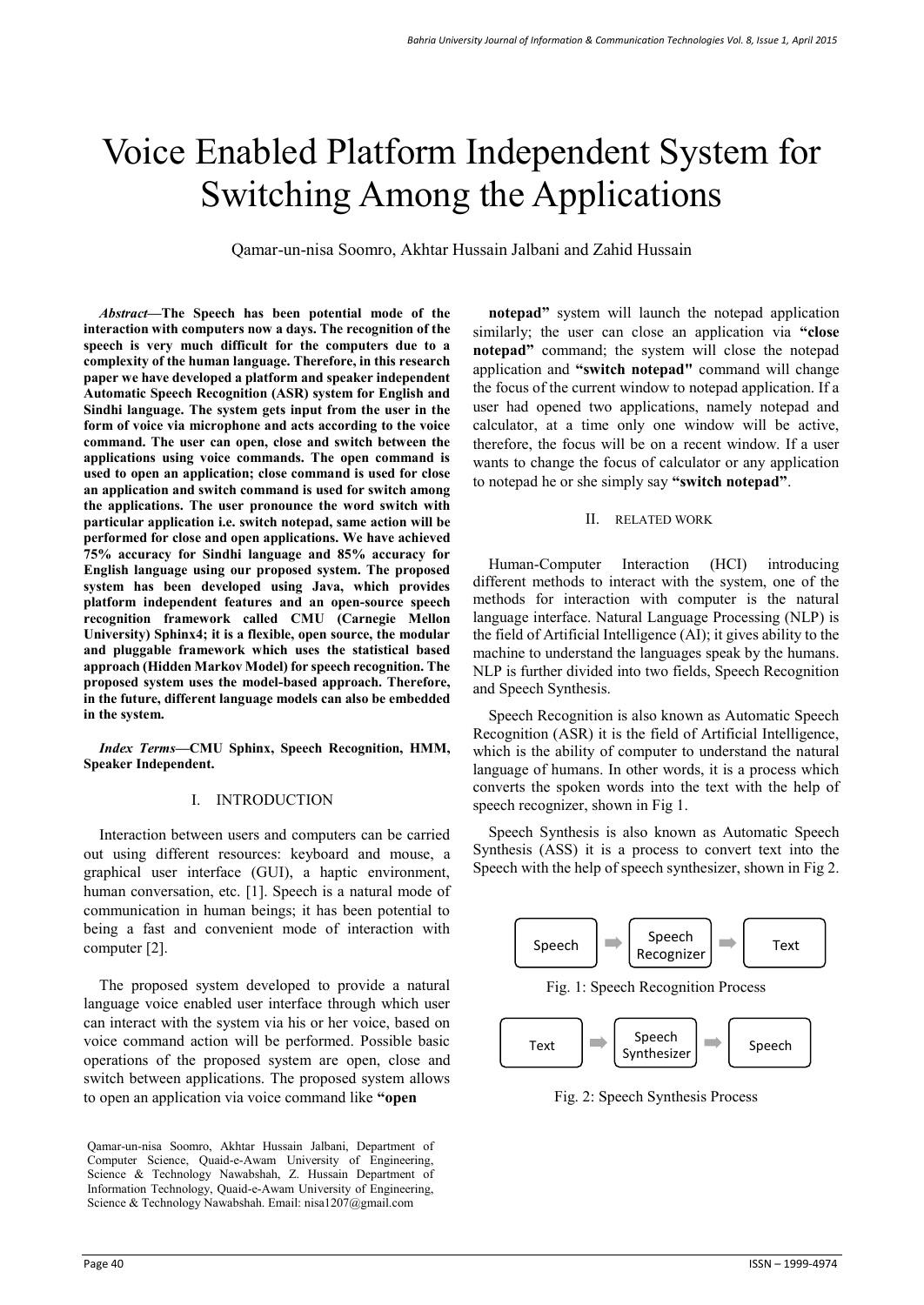Speech recognition is classified into following categories [3].

## *A. Speaker dependent*

The system designed for a single speaker, it is more accurate for the particular speakers but less for other speakers. These systems require to train system according to his or her voice. Usually, these systems are easier, cheaper and more accurate, but these systems are not as flexible as a speaker adaptive or speaker independent systems [3].

## *B. Speaker independent*

The system designed for any speaker, and they do not require to train system according to his or her voice. These systems are very flexible but require most expensive and effort less accuracy than Speaker dependent model [3].

## *C. Isolated words*

It is used for individual word recognition, it is easy to implement and have great accuracy of word success rate [3]. It is used for singular words command such as open, close, exit, switch, move, left, right etc.

## *D. Connected Words*

It is used for multiple words' recognitions connected. It is implemented for command control system. The command may consist of multiple words' patterns defined by Context Free Grammar (CFG). The connected words command such as open notepad, close notepad, switch notepad, move left, move right etc.

## *E. Continuous Speech*

It allows users to speak naturally, while the computer will determine the content using speech recognizer. It is basically used for computer dictation.

Speech recognition and Speech synthesis has been used various fields, few of them are: iSign [4], system developed by state university of New York, for aid families and deaf children. In iSign, the user will speak a word that will be recognized by the system, which will then view a video and visuals about that word. Another system is Multi-Purpose Speech Recognition and Speech Synthesis System take input in the form voice or typed, after that query will be processed resultant output can be visual or speech [5].

## III. METHODOLOGY

Proposed system consist of the following different components shown in Fig. 3

- Input
- Feature Analysis
- Acoustic Model
- Grammar or Language Model
- **Recognizer**
- Dictionary or Lexicon

## • Probabilistic Model





## Fig. 3: Proposed system model

### *A. Input*

To give input to the system we required a good quality microphone. The system is initiated by the user by giving the input in the form of vocal commands using a microphone, it receives the sound and then converts the sound waves into the electrical pulse. The sound card is responsible to convert these electrical pulses into the digital signals [6].

## *B. Feature Analysis*

This component is responsible to identifying the linguistic content and discarding all the other stuff, which carries information like background noise, emotion, etc. [3]. The System uses the Sphinx-4 [7] [8] Java's tool kit for speech recognition, which uses the Mel Frequency Cepstral Coefficients (MFCC) [9] for feature extraction purpose.

## *C. Acoustic Model*

The acoustic model is consist of the sub-words are called phonemes, which collectively forms the word. The acoustic model is responsible to convert spoken words into phonemes and from phonemes to words. The English languages uses about 44 phonemes to convey 50,000 or more words it contains, The speech recognition engine work with it to produce best results' [6]. Words will get from the extracted phonemes few of the phonemes are listed in Table 1. Sphinx4 speech recognizer uses the well-known probabilistic model called Hidden Markov Model [10] [11], it works based on probabilities, each word has numerous phonemes , every word has its own HMM represented by graph with different nodes and their transitions from one state to another as shown in Fig.4.



Fig. 4: HMM Word Model [5]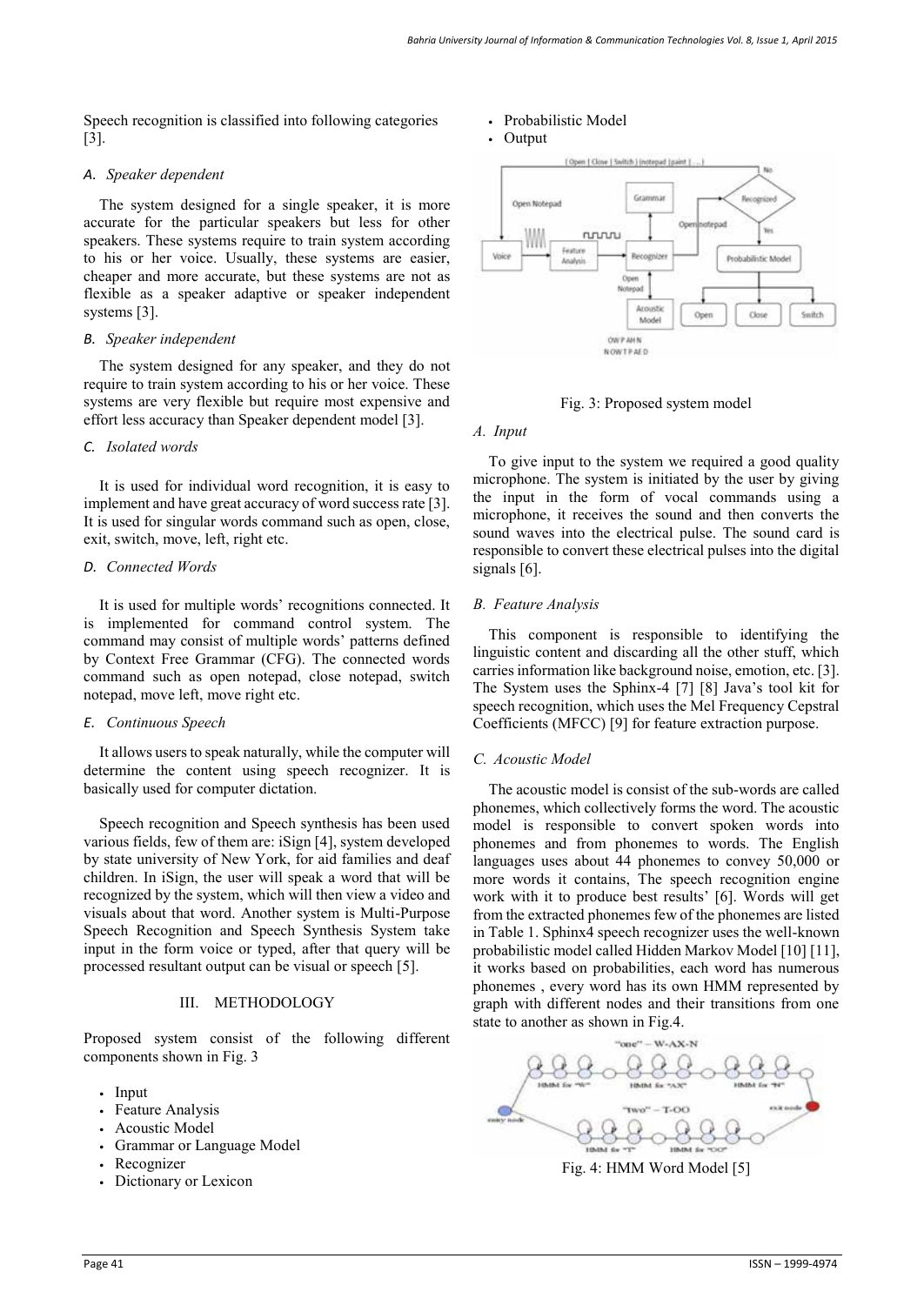| Words       | Phonemes |
|-------------|----------|
| Father      | Aa       |
| Cat         | Ae       |
| Cut         | Ah       |
| Foul        | Aw       |
| Sing        | Ng       |
| Talk        | T        |
| Thin        | Th       |
| <b>Book</b> | Uh       |
| Too         | Uw       |
| Pleasure    | Zh       |

TABLE I. List of phonemes used to form words [6]

### *D. Grammar or Language Model*

It defines the rules for the language. In other words, it defines the pattern of the sentences or corpus, which defines the sequence of possible voice commands. The proposed system command structure or pattern is shown in Fig. 5.

In other words, the pattern of the sentence or structure of the vocal commands is represented by grammar which shows in which order vocal commands to speak. The command structure of English and Sindhi language of proposed system are defined using context free grammar shown in Figure 5 and Figure 6 respectively.

> $\leq$ command $\geq$  = (open | start | switch | move | close | exit) | (notepad | browser | calculator | paint | media player)

Fig. 5: Command structure of English voice command

(میبیا یلیئر | پینٹ | کیلکیولیئر | بر انوزر | نوئیید ) | (مثا | بند |کول) = <command>

Fig. 6: Command structure of Sindhi voice command

We can say that the vocal command may consist of two to three words. First word of command shows the action either user wants to open, close or switch between the applications. Therefore, first word can be any of the given words i.e. open, start, switch, move, close, exit. Second word of the vocal command shows application name that can be any of the given application names i.e. notepad, Browser, calculator, paint and media player.

## *E. Dictionary or Lexicon*

It is the component of the speech recognition engine, consists of all possible language words with their pronunciation, will be used in defined language. The dictionary of proposed System consists of English and Sindhi words, listed in Table 2 & Table 3.

#### TABLE II. List of words in English dictionary

| Word              | Pronunciation           |
|-------------------|-------------------------|
| <b>START</b>      | <b>STAART</b>           |
| <b>OPEN</b>       | OW P AH N               |
| CLOSE             | <b>KLOWS</b>            |
| CLOSE(2)          | KLOWZ                   |
| <b>EXIT</b>       | EH G Z IH T             |
| EXIT(2)           | <b>EHKSAHT</b>          |
| <b>SWITCH</b>     | S W IH CH               |
| <b>MOVE</b>       | <b>MUWV</b>             |
| <b>NOTEPAD</b>    | NOW TP AE D             |
| <b>BROWSER</b>    | <b>BRAWZER</b>          |
| <b>CALCULATOR</b> | K AE L K Y AH L EY T ER |
| <b>PAINT</b>      | <b>PEYNT</b>            |
| <b>MEDIA</b>      | <b>MIYDIYAH</b>         |
| <b>PLAYER</b>     | <b>PLEYER</b>           |

TABLE III. List of words in Sindhi dictionary

| Word        | Pronunciation           |
|-------------|-------------------------|
| كول         | K HH AW L               |
| منّا        | <b>MAATAH</b>           |
| بند         | <b>BAEND</b>            |
| نوٽييڊ      | NOW TP AE D             |
| برائوزر     | <b>B R AW Z ER</b>      |
| کيلکيو ليٽر | K AE L K Y AH L EY T ER |
| پينٽ        | <b>PEYNT</b>            |
| ميڊيا       | <b>MIYDIYAH</b>         |
| يليئر       | <b>PLEYER</b>           |

## *6) Recognizer*

The recognizer is responsible for speech to text conversion; the recognizer communicates with the language model and acoustic model for verification either spoken words are present in the dictionary or not and either spoken command is said in specified order (defined using CFG) or not. If user speaks the words which are present in a dictionary and words are spoken in defined order, then according to the spoken command action will be performed.

## *7) Probabilistic Model*

The CMU Sphinx4 uses the Probabilistic model HMM [3] , which handles the uncertain situations using language model, which checks the text command generated by recognizer, which approximately match with the language model and final action will be performed.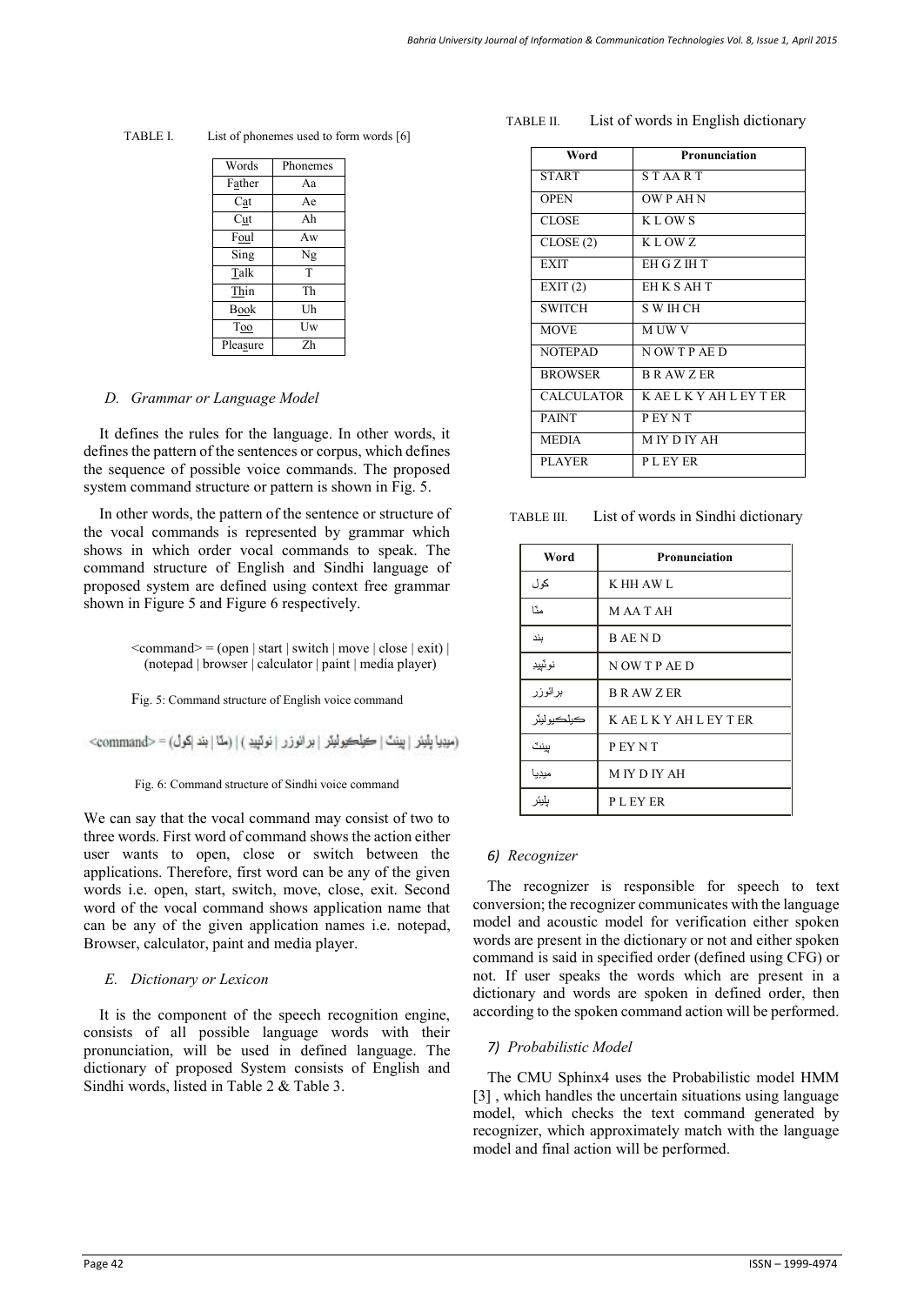# *8) Output*

The possible output of the proposed system are to open, close and switch between applications, further detail is present in IV section.

## IV. EXPERIMENTAL RESULTS

This section represents that how to access the proposed system using voice command. Table 4 & Table 5 represents the English and Sindhi language voice commands with their corresponding action.

| actions             |                            |  |  |  |
|---------------------|----------------------------|--|--|--|
| Command             | Action                     |  |  |  |
| Open notepad        | Launch the notepad         |  |  |  |
| Open calculator     | Launch the calculator      |  |  |  |
| Open browser        | Launch the browser         |  |  |  |
| Open media player   | Launch the media player    |  |  |  |
| Open paint          | Launch the paint           |  |  |  |
| Close notepad       | Exit the notepad           |  |  |  |
| Close calculator    | Exit the calculator        |  |  |  |
| Close browser       | Exit the browser           |  |  |  |
| Close media player  | Exit the media player      |  |  |  |
| Close paint         | Exit the paint             |  |  |  |
| Switch notepad      | Switch to the notepad      |  |  |  |
| Switch calculator   | Switch to the calculator   |  |  |  |
| Switch browser      | Switch to the browser      |  |  |  |
| Switch media player | Switch to the media player |  |  |  |
| Switch paint        | Switch to the paint        |  |  |  |

TABLE IV. System commands with corresponding

If a user wants to open an application like Notepad, then it can open by *"Open Notepad"* command. Similarly, we can close an application via close command. If user wants to close an application namely notepad, then it can close by *"Close Notepad"* command. Whenever user wants to switch between applications, there are will be condition checked before going to switch. First case is whenever user wants to switch an application which is not opened already, then system will launch that particular application. For example initially one application is opened namely notepad and user is commanding to switch to the calculator application which is not opened but system will launch the application calculator and will be the active window as shown in Figure 7.



Fig. 7: *"Switch Calculator"* application will launch the calculator application because it is not opened

## TABLE V. List of Sindhi command list

| <b>Action</b>              | Command           |
|----------------------------|-------------------|
| Launch the notepad         | كول نوٽبيڊ        |
| Launch the calculator      | کیلکیو لیڈ        |
| Launch the browser         | كول برائوزر       |
| Launch the paint           | كول بينٽ          |
| Launch the media player    | کول میڊیا بلیئر   |
| Close the notepad          | بند نوٽيڊ         |
| Close the calculator       | بند   کبلکبو لېئر |
| Close the browser          | بند برائوزر       |
| Close the paint            | بند ببنٽ          |
| Close the media player     | بند ميڊيا پليئر   |
| Switch to the notepad      | مٽا نوٽييڊ        |
| Switch to the calculator   | مٽا ڪبلڪبو لبٽر   |
| Switch to the browser      | مٽا برائوزر       |
| Switch to the paint        | منّا بينٽ         |
| Switch to the media player | منّا ميديا بليئر  |

Figure 7 shows that two applications are already open namely *notepad* and *calculator,* at a time only one window can be active so in this case calculator window is active and focused. Figure 8 shows that user is switching from calculator to the notepad using *"Switch Notepad".* 



Fig. 8: *"Switch Notepad"* focus will change to the notepad

## V. SYSTEM PERFORMANCE

System performance of the proposed system evaluated by the Command Success Rate (CSR) using hit and trial method, we had given Twenty Five (25) times command to the system for each operation i.e. open, close and switch. The success ratio of commands shown in Figure 9  $&$  Figure 10 for English and Sindhi respectively. Figure 9 shows that user asked 25 times for open, close and switch command. Take the result for the notepad application, as figure shows that 21 out of 25 commands were successfully recognized by the system as open notepad application and rest of the commands were not recognized by the system. For closing notepad application, 22 commands out of 25 commands were successfully recognized by the system as close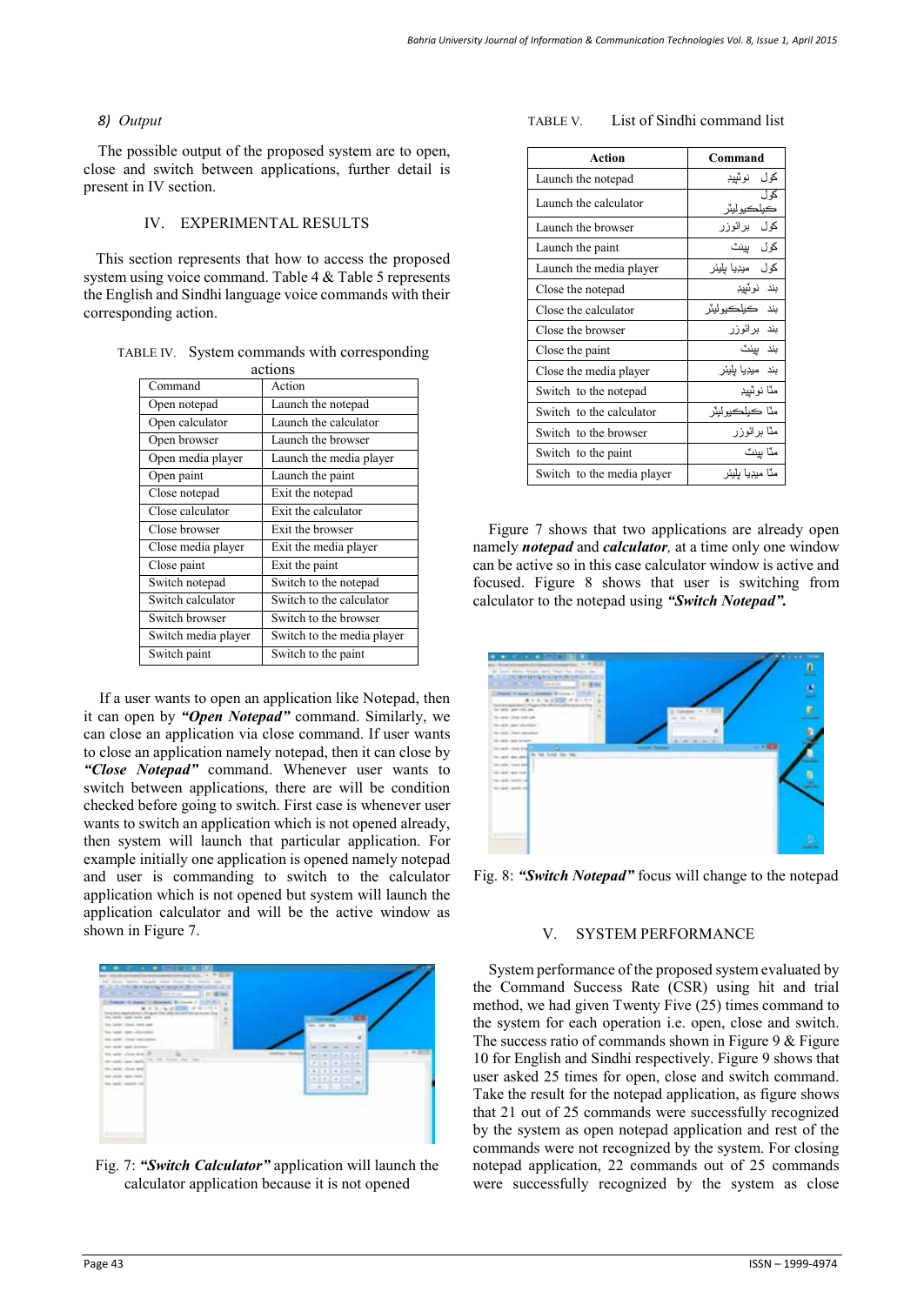notepad application and rest of commands didn't recognized correctly. For switching notepad application, 20 commands out of 25 commands were successfully recognized by the system as switch notepad application and rest of commands recognized wrong.

Similarly, command success rate of defined applications calculated and represented with the help of confusion matrix as shown in Table 6, 7, 8, 9 and 10. The figure 11 shows overall recognition rate of each application using English language voice commands.



Fig. 9: Command success rate of English commands



Fig. 10: Command success rate of Sindhi commands

TABLE VI. Overall accuracy of notepad application command

|        | Open | Close | Switch | Overall Accuracy |
|--------|------|-------|--------|------------------|
| Open   | 21   |       |        |                  |
| Close  |      | 22    |        | 84 %             |
| Switch |      |       | 20     |                  |

| TABLE VII. | Overall accuracy of browser application |
|------------|-----------------------------------------|
|            | command                                 |

|        | Open | Close | Switch | Overall Accuracy |
|--------|------|-------|--------|------------------|
| Open   | 21   |       |        |                  |
| Close  |      | 20    |        | 84%              |
| Switch |      |       | 22     |                  |

# TABLE VIII. Overall accuracy of calculator application command

|        | Open | Close | Switch | Overall Accuracy |
|--------|------|-------|--------|------------------|
| Open   | 22   |       |        |                  |
| Close  |      | 20    |        | 84 %             |
| Switch |      |       | 21     |                  |

| TABLE IX. | Overall accuracy of paint application |
|-----------|---------------------------------------|
|           | command                               |

|        | Open | Close | Switch | Overall Accuracy |
|--------|------|-------|--------|------------------|
| Open   | 22   |       |        |                  |
| Close  |      | 22    |        | 85.33 %          |
| Switch |      |       | 20     |                  |

TABLE X. Overall accuracy of media player application command

|        | Open | Close | Switch | Overall Accuracy |
|--------|------|-------|--------|------------------|
| Open   | 21   |       |        |                  |
| Close  |      | 23    |        | 86.66 %          |
| Switch |      |       | 22     |                  |



Fig. 11: Overall command success rate of each application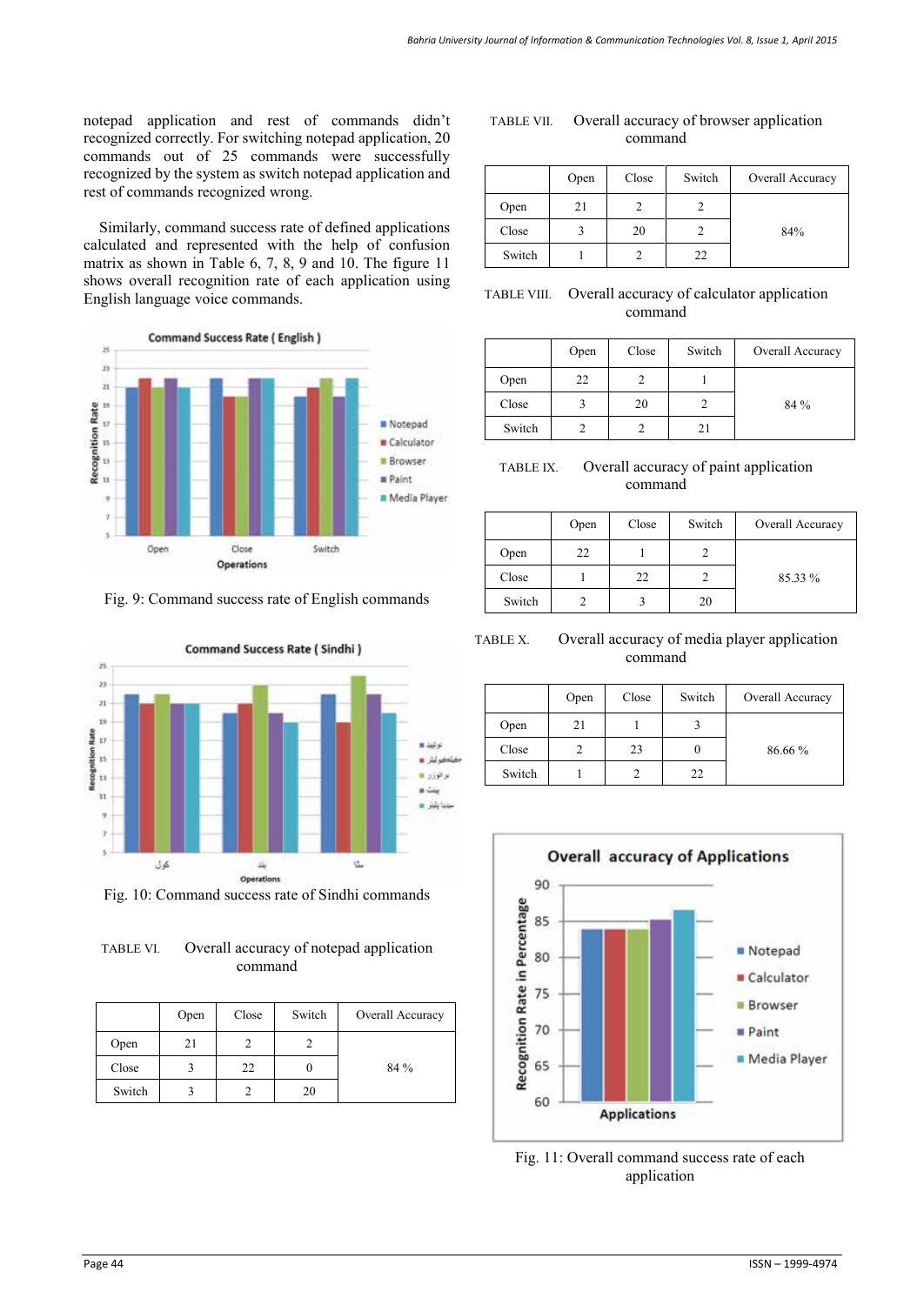Figure 10 shows the command success rate of each operation in Sindhi language voice command such as کول, مٽا and بند. The command success rate of each application is calculated and represented with the help of confusion matrix as shown in Table 11, 12, 13, 14 and 15.

| <b>TABLE XI.</b> | Overall accuracy of notepad application |
|------------------|-----------------------------------------|
|                  | command in Sindhi                       |

|     |    | ىند | مڏ | Overall Accuracy |
|-----|----|-----|----|------------------|
|     | 22 |     |    |                  |
| ىند |    | 20  |    | 85.33 %          |
|     |    |     | 22 |                  |

TABLE XII. Overall accuracy of calculator application command in Sindhi

|     | ىند | Overall Accuracy |
|-----|-----|------------------|
|     |     |                  |
| ىند |     | 81.33 %          |
|     |     |                  |

TABLE XIII. Overall accuracy of browser command in Sindhi

|     | حور | ىند | مڈ | Overall Accuracy |
|-----|-----|-----|----|------------------|
| کور | 22  |     |    |                  |
| ىند |     | 23  |    | 92 %             |
|     |     |     | 24 |                  |

TABLE XIV. Overall accuracy of paint command in Sindhi

|     |    | ىند | مٽا | Overall Accuracy |
|-----|----|-----|-----|------------------|
|     | 21 |     |     |                  |
| بند |    | 20  |     | 84 %             |
| مد  |    |     | 22  |                  |

TABLE XV. Overall accuracy of media player application command in Sindhi

|    |    | وذد | مڏا | Overall Accuracy |
|----|----|-----|-----|------------------|
|    | 21 |     |     |                  |
|    |    | 19  |     | 80%              |
| مڈ |    |     | 20  |                  |

The figure 12 shows overall recognition rate of each application using Sindhi language voice command.



Fig. 12: Overall command success rate of each application

## VI. CONCLUSION & FUTURE WORK

The research goal is to develop a voice based interface through which user can interact with the system to manipulate the computer promptly. The developed application is platform independent, which is applicable for multiple operating systems, with the help of java and CMU sphinx4 speech recognition engine we have achieved goal of the research. The proposed system works for English and Sindhi language. The CMU Sphinx provides the trained acoustic model for the English language which gives the accuracy almost more than 85% to 90% while for Sindhi language we obtain 70% to 75% accuracy. If environment is noise free and quality of the microphone is good enough to filter out the background noise or emotions, then this system will perform well, if commands are spoken in noisy environment and quality of a microphone is not enough to filter out the background sound, then system is will perform disorder results. This system is based on the model-based technology, which helps to integrate multiple environments.

In future this research can be carried out for further research: to enhance vocabulary size includes English and Sindhi words for different operations e.g. message, send, receive, up, down, left, right, new, delete, cancel, ok and move. Similarly for Sindhi dictionary e.g. ،موڪل ،غامَ پي وصول ڪر، ھيٺ، مٿي، کَاٻي طرف، ساڄي طرف، نئون، ختم ڪر، بس performing for .etc اڳتي and ڪر، محفوظ ڪر، ٺيڪ آ، different operations on the system. In addition system can be extended to command control with dictation which facilitate to dictate the system which can be used for send email, message and for writing document without use of keyboard, user can directly dictate the system via his or her voice.